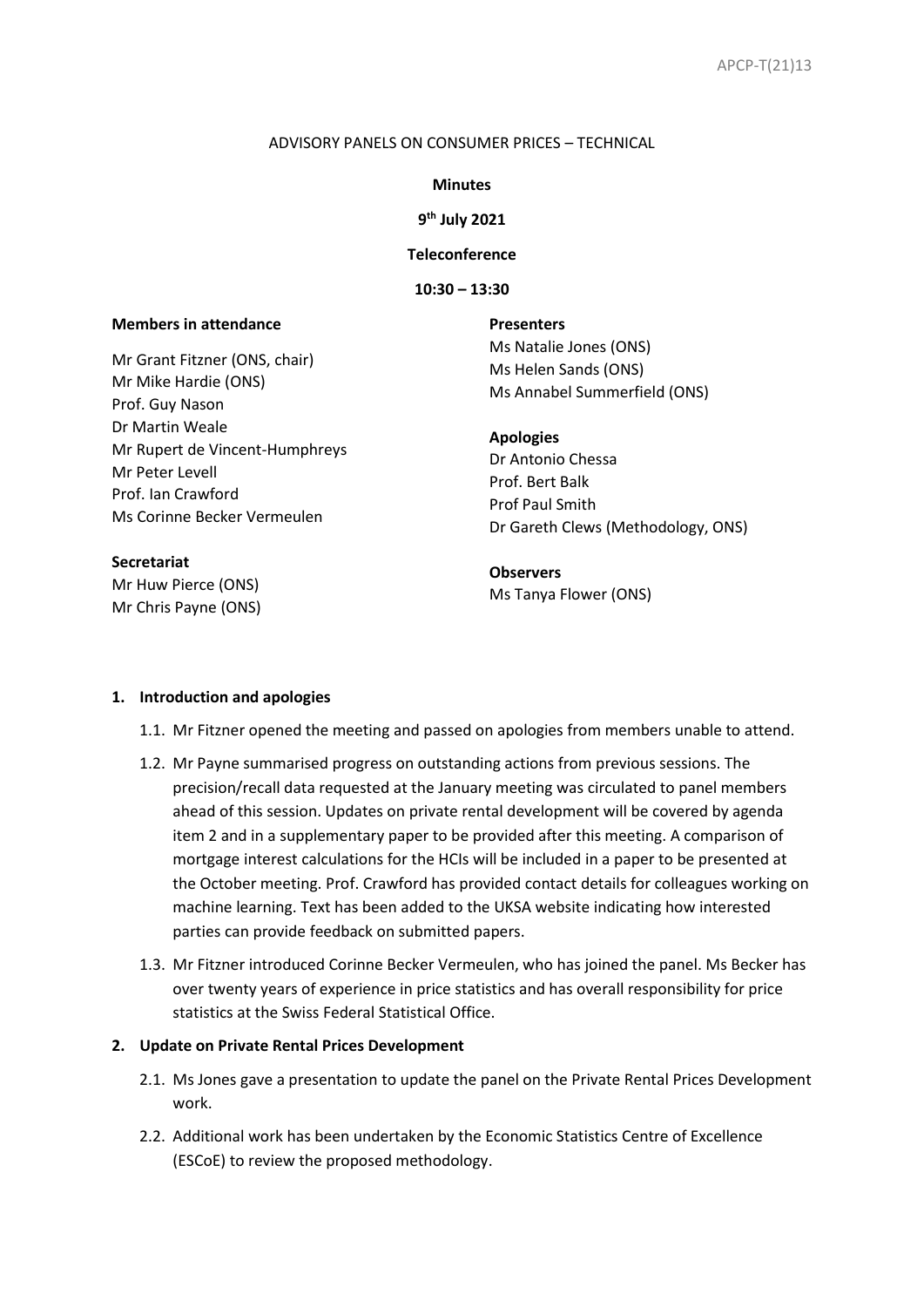2.3. The following discussion has been redacted due to the market sensitive nature of the subject.

ACTION: ONS to circulate supplementary rentals paper to panel members by Summer 2021.

### **3. RPI Revisions Policy**

- 3.1. Mr Hardie gave a brief update on proposed changes to the RPI revisions policy.
- 3.2. The discussion has been redacted owing to market sensitivity

### **4. Alternative Data Sources in the CPI and CPIH**

Ms Sands gave an overview of the topics to be considered and the motivation for the paper. The objective is to integrate new data sources with the traditional collection to maintain current commitments in respect of smaller retailers and the RPI, align better with COICOP at the elementary aggregate level and support the future development of regional price statistics.

### 4.1. **Proposed updates to aggregation structure.**

- 4.1.1. Ms Sands contrasted the current aggregation structure with the proposed changes. The new hierarchy is aligned to COICOP 2018, with the current item level replaced with consumption segments. Beneath this there will be a regional layer weighted by LCF data and then below this a retailer level where retailers using alternative data sources will receive a unique weight reflective of their market share. Remaining retailers who are collected from locally will be divided into two groups to maintain necessary sample sizes. These groups will be determined according to a market share threshold of 2% (i.e. retailers above 2% market share and retailers below 2% market share). The current items will be maintained in the local collection as being representative of the consumption segment, whereas all products pertaining to a consumption segment will be used in the indices calculated based on alternative data sources.
- 4.1.2. Mr de Vincent-Humphreys noted that the specific items collected locally in the new hierarchy would also be present within the scanner and web scraped data sets and asked if this presented an opportunity for cross checking prices between data source types. Ms Sands concurred, explaining current research into linking products between data sets using barcodes, which have recently started being collected as part of the local collection.
- 4.1.3. Ms Becker was supportive of the approach and asked where in the new hierarchy an online-only retailer would sit if stratification first occurred by region and then by retailer. Ms Sands outlined an ongoing piece of research into the extent that retailers employ national pricing policies, suggesting that if the practice was sufficiently widespread then indices from web scraped data could be applied uniformly across all regions.
- 4.1.4. Dr Mehrhoff asked if there were plans to publish more granular breakdowns of data than COICOP5. Ms Sands described the current arrangements for publishing microdata down to the item level indices and suggested that this would likely be replaced by consumption segments in the new hierarchy, with a possibility of publishing a further regional breakdown at this level.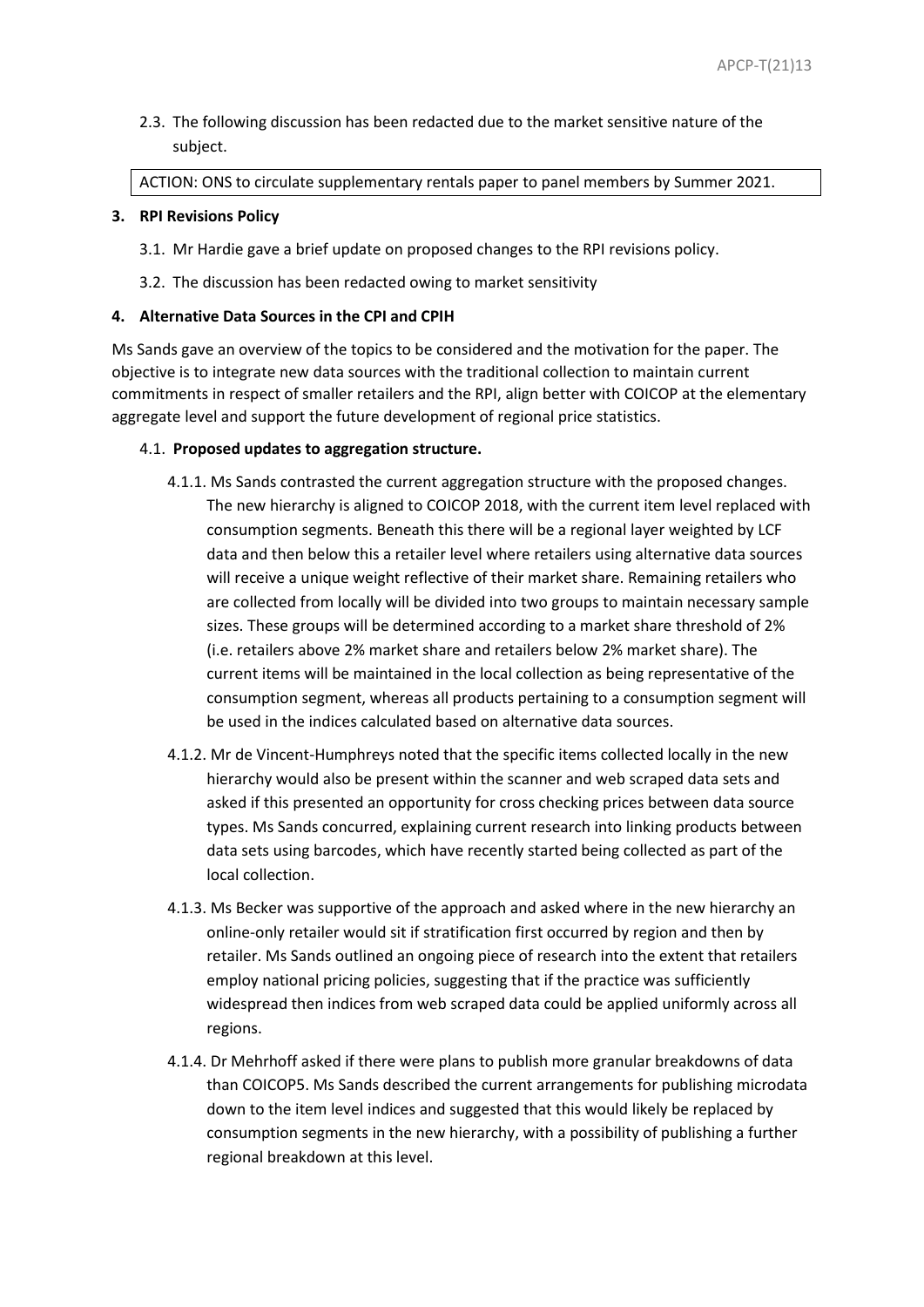- 4.1.5. Mr Levell asked for clarification on the reasoning for stratifying by retailer market share. Ms Sands explained that this was so that retailers could be given appropriate weights within the sample, with the optimal situation being that all retailers would have an individual market share. Analysis has shown this to be unfeasible due to small sample sizes, so the 2% market share threshold has been proposed as an alternative to the current multiple-independent split currently applied to the local collection. Mr Levell suggested stratifying online and in-store retailers separately as their price dynamics may differ.
- 4.1.6.Ms Becker followed by asking how the new hierarchy handled using multiple collection techniques for the same retailer. Ms Sands replied explaining that ONS will adopt a bespoke strategy for each retailer and category, and weight the indices accordingly.

### 4.2. **Consumption segments**

- 4.2.1.Ms Sands described the concept of a consumption-segment level index. A consumption segment is broader than an item, which allows greater use of scanner and web scraped data. Item level indices will continue to be produced from representative items in the local collections to maintain homogeneity of these items. The decision over how many consumptions segments to include will be driven by the market share coverage of scanner and web scraped data, however for certain areas of the basket there may not be sufficient coverage and a more conservative approach to introducing consumption segments may be required to ensure retailers providing alternative data sources do not implicitly receive a greater overall weight because they have data in more consumption segments.
- 4.2.2.Ms Becker advocated flexibility in the breadth of consumption segments for different areas of the basket, depending on the availability of data and homogeneity of products.

#### 4.3. **Weighting structure and new strata**

- 4.3.1.Ms Summerfield presented proposed changes to the usage of Annual Business Survey (ABS) data. Currently the data are used to weight stores as either multiples or independents dependent on the number of physical outlets. In future, turnover data from the ABS will be used to weight retailer indices (for those with alternative data sources) and to weight groups of retailers based on their market share threshold within the local collection. Imposing both market share and regional strata increases the number of strata that price quotes are divided between and the distribution of quotes between them, resulting in some strata being empty.
- 4.3.2.Prof Nason enquired about the amount of variation in the ABS data from year to year. This would determine the impact of the three-year lag in the data. Ms Summerfield reported that trends in the data were generally stable, however noting that retailers can close abruptly.
- 4.3.3.Mr Levell raised the scenario of a retailer not being present in the ABS data. Ms Summerfield averred that such a retailer would almost certainly fall into the under 2% market share stratum and would be weighted accordingly.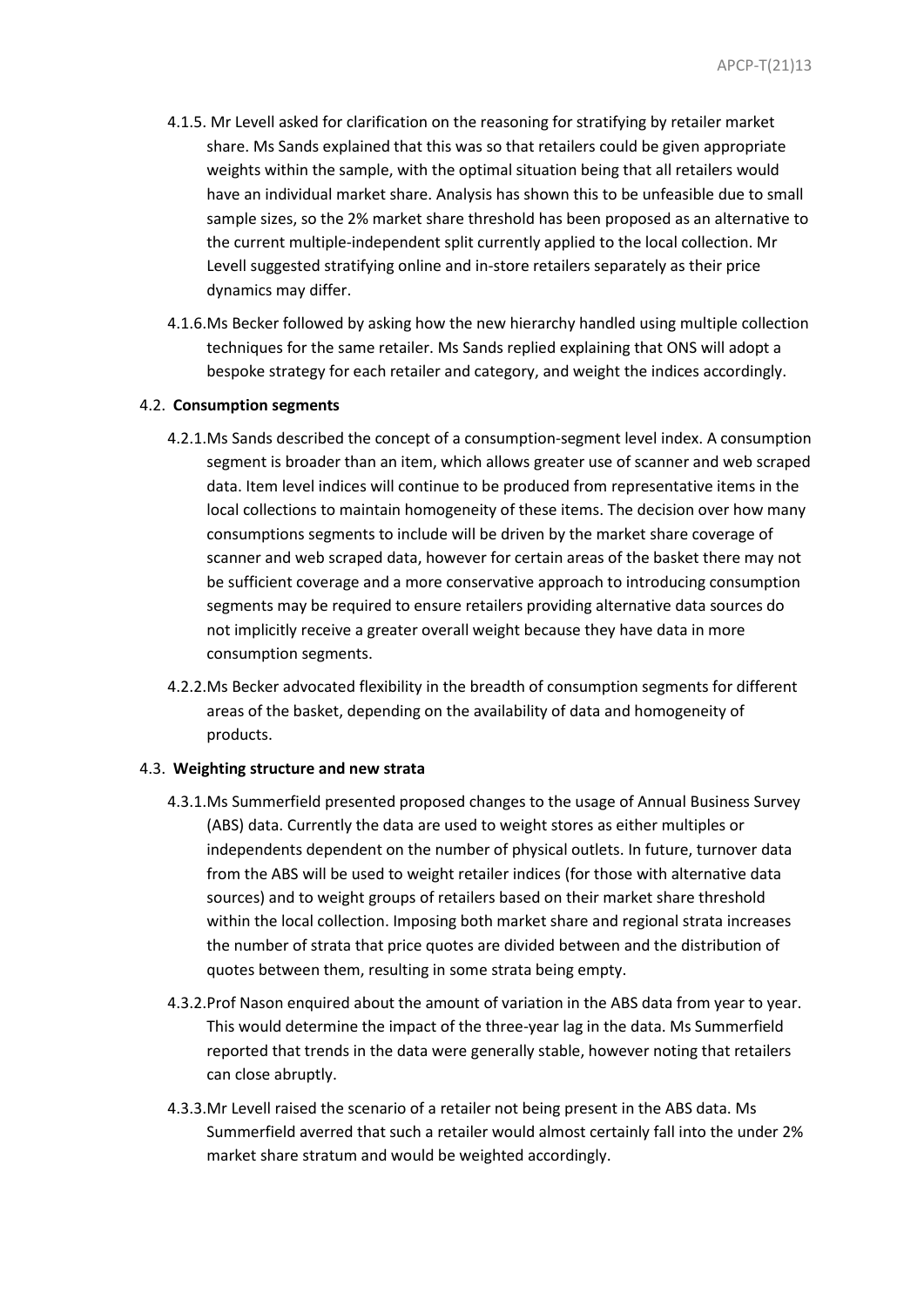4.3.4.Responding to Dr Weale, Ms Summerfield confirmed that all retailers within the under 2% market share stratum are weighted equally within the stratum.

### 4.4. **Imputation for missing strata**

- 4.4.1.Ms Sands outlined options for imputing data for missing strata. Nearest parent imputation was the ONS preferred option, where missing stratum indices are imputed based on the movements of the remaining consumption segment. The alternative was nearest neighbour imputation which sometimes gave better approximations; however, the choice of neighbour was subjective and the nearest neighbour can change.
- 4.4.2.Dr Mehrhoff asked how a stratum could come to be empty, whether there were no outlets of that type or whether there were simply no transactions within the stratum for the period. Ms Sands replied that both scenarios were possible. Dr Mehrhoff argued that the appropriate treatment of the first scenario would be to apply zero weights rather than impute a value. Ms Becker proposed imputing values in such a way that they had no impact on the overall index.

### 4.5. **Imputation for missing consumption segments**

- 4.5.1.Ms Sands presented the options for imputing a missing consumption segment, a scenario that may emerge for seasonal goods or during periods of interrupted supply. The available options are parent imputation, as applied for seasonal items currently, or all-items imputation as applied for unavailable items during the Covid-19 pandemic.
- 4.5.2.Dr Weale favoured parent imputation, as the scenario under consideration was closer to that of a seasonal good.
- 4.5.3.Dr Mehrhoff advocated for the methods used in HICP, and shared [research](https://unece.org/fileadmin/DAM/stats/documents/ece/ces/ge.22/2018/Eurostat_ppt.pdf) he presented at the UNECE conference in 2018 addressing this topic. He added that the international consensus is to use 25-month rolling windows so that two in and out-ofseason periods are covered.

#### 4.6. **Concluding thoughts**

- 4.6.1.Mr Levell observed that elementary aggregates are compiled using the geometric mean of price relatives and then aggregated as a Lowe index. This raises a concern that disaggregating the headline index to a greater extent diminishes the benefits of using the geometric mean. Ms Sands reiterated that the intention is to minimise changes to local collection practices, while scanner and web scraped data are calculated using improved multilateral methods and aggregated together with the current collection using the traditional Lowe-type methodology. Further analysis is being undertaken internationally to understand the interaction between multilateral method and a Lowe-type aggregation.
- 4.6.2.Mr Fitzner highlighted the increased interest in regional price indices in the UK and the significance of this work in this context.

### **5. Publication Status of Presented Papers**

5.1. Mr Hardie and Ms Sands agreed that the paper presented for item 4 can be published with redactions made to appendix A due to commercial confidentiality.